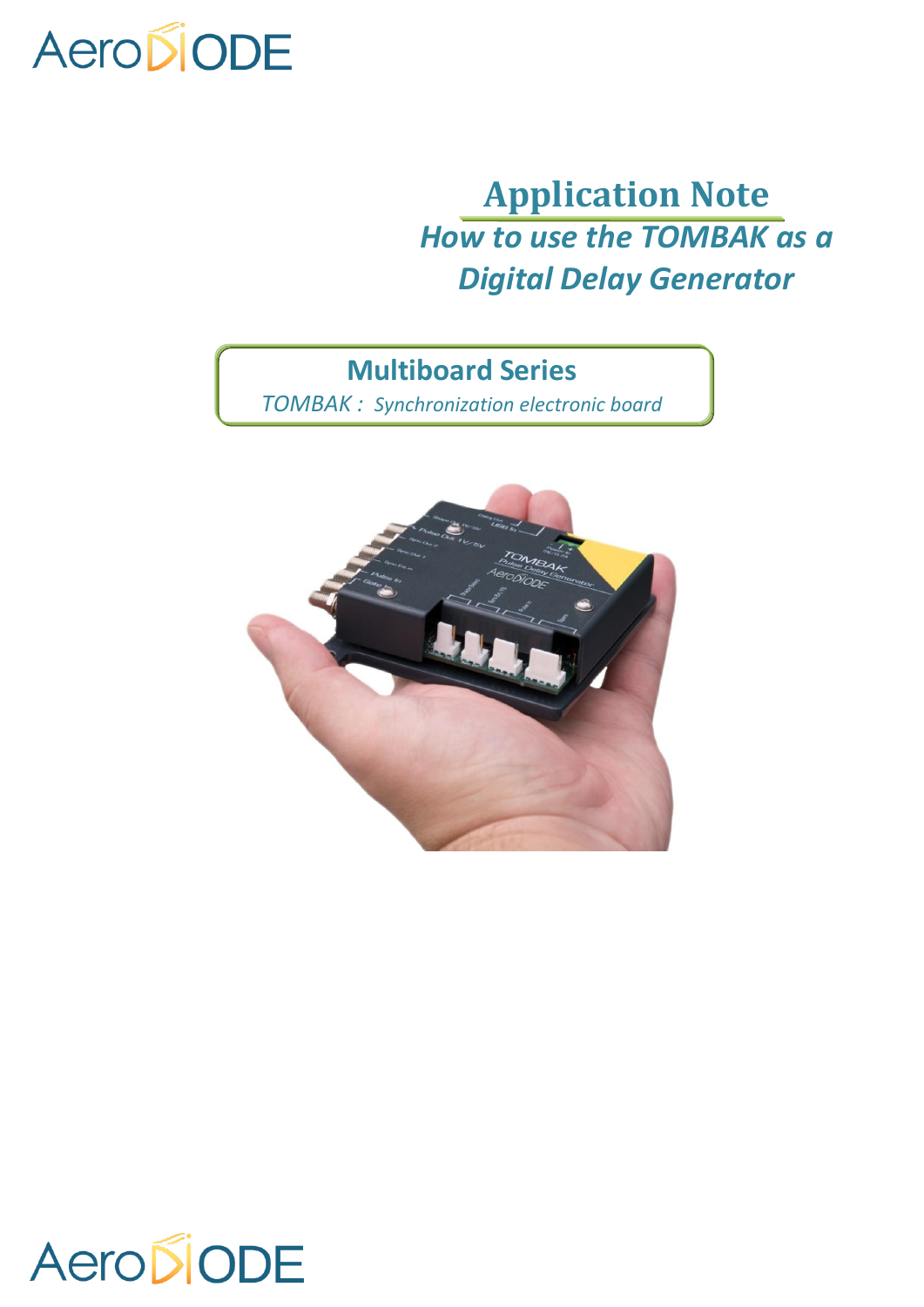# *How to use the TOMBAK as a Digital Delay Generator*

*Pre-requirement: Before using the TOMBAK board, make sure you followed all the instructions mentioned in the Operating Manual*

#### **1. Presentation**

There is 3 ways to drive this Digital Delay Generator :

• Mode 1 : (Red continuous in Fig 2) :

This mode allows to generate a software configurable delay and pulse width signal from a reference pulse signal. The mode has the following limitations :

- o Insertion delay is about 70ns
- o Maximum output frequency is 20MHz
- o Min output Pulsewidth is 5ns
- o Min output Pulsewidth resolution is 2ns
- Mode 2 : (Red continuous + Red dotted in Fig 2)

Same mode as above, but the output pulses are the same duration as input pulses. The limitations are the following :

- o Insertion delay is about 50ns
- o Maximum output frequency is 20MHz
- Mode 3 : (Violet in Fig 2)

This mode gives the best performances in term of Jitter, insertion delay, pulse width and output frequency and do not face the limitations above. Its major characteristics are :

- o Minimum insertion delay : 15ns (12ns when fine delay deactivated)
- o Delay range (fine delay) : 0-10ns
- o Max output frequency : 150 MHz

**Important note** : the following description concerns only Mode 1 and Mode 2. For Mode 3, please refer to the "How to use the TOMBAK as a voltage converter" application note.

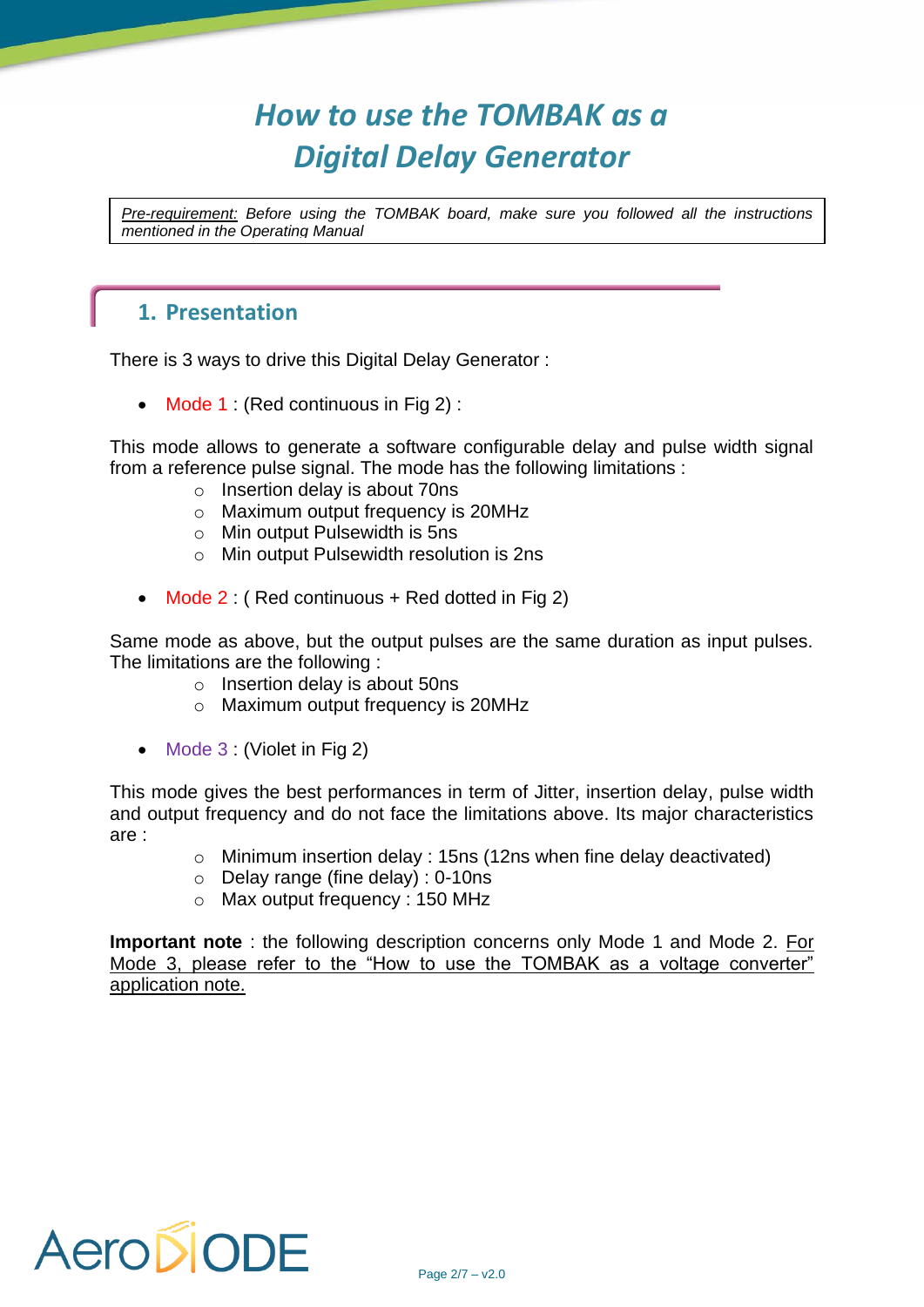## **2. Timing Diagram**



**Figure 1 : Delayed and pulse width adjusted signal from input to output**



**Figure 2 : Main firmware features used in Delay Generator**

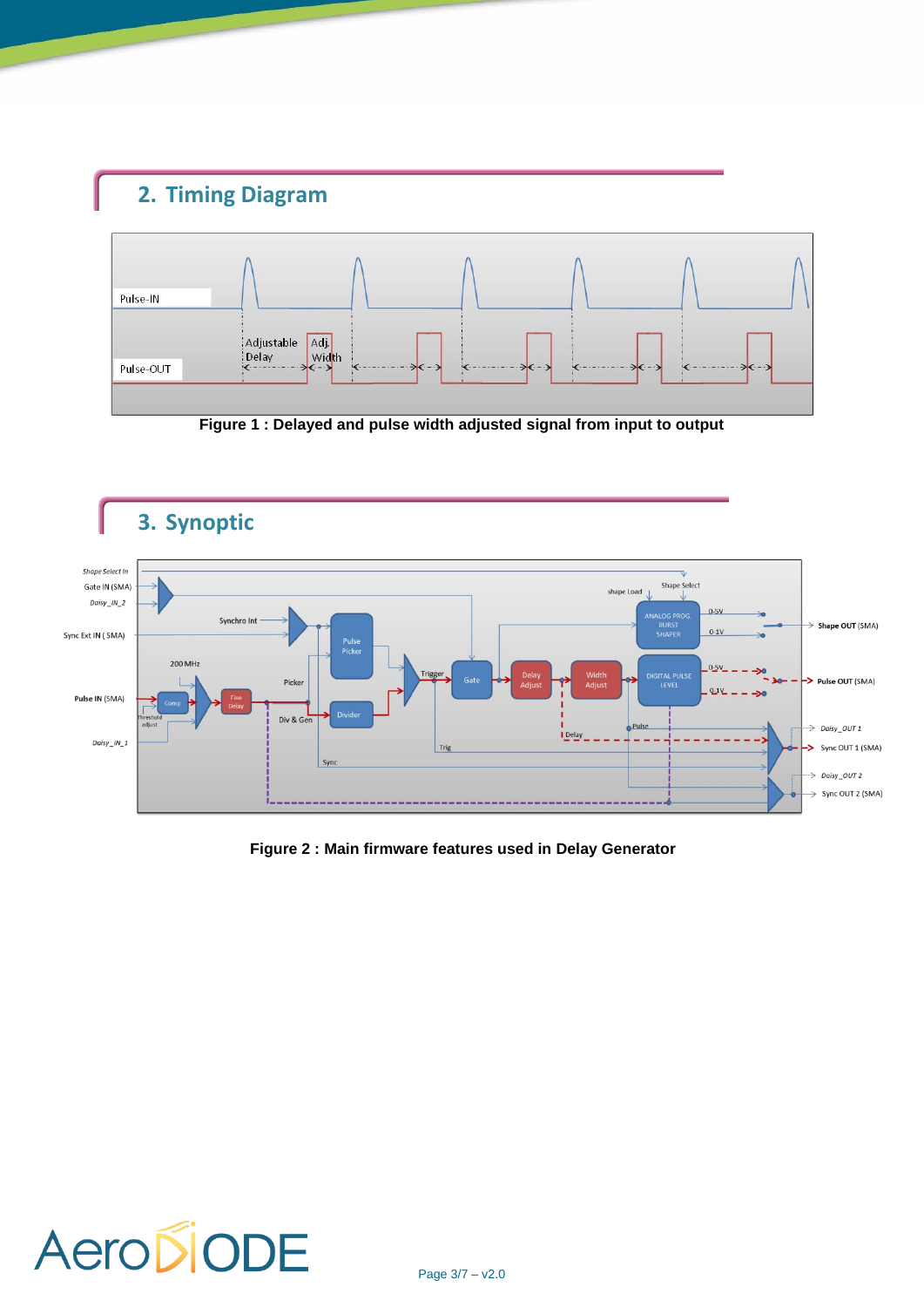#### **4. Cabling**

- 1. Plug the USB-Jack cable in the "*USB In"* connector
- 2. Plug the signal generator (i.e. the signal you want to delay) in the "*Pulse In"* SMA connector
- 3. The software adjustable delay and pulse width signal will output on the "*Pulse Out*" SMA connector
- 4. Finally, plug the power supply to the "*Power In*" connector to power on the board



### **5. Software configuration**

Launch the ALPhANOV Control Software and click on *Connect* to start the TOMBAK hardware detection. The software automatically detects the Pulse-Picker board.



**A window will appear for each TOMBAK connected to the computer.**

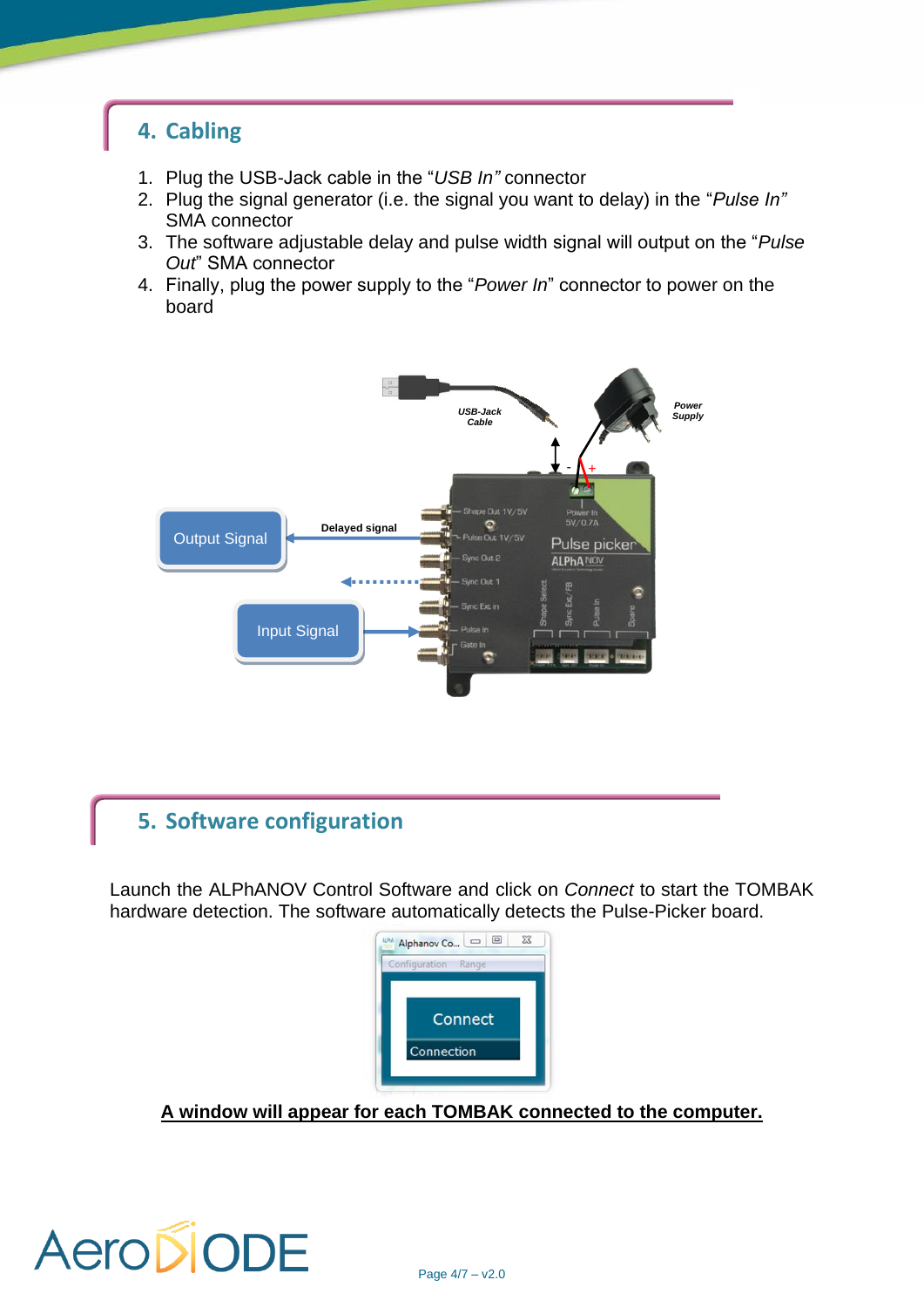The main configuration windows must be configured as follow :

| <b>IDM</b> PP 17E01 - Line 1 - Alphanov Control Software |                   |               |                                        | $\overline{\mathbf{x}}$<br>$\Box$<br>ō |
|----------------------------------------------------------|-------------------|---------------|----------------------------------------|----------------------------------------|
| File Config Info                                         |                   |               |                                        |                                        |
| <b>Working Mode</b>                                      |                   |               |                                        |                                        |
| Off<br><b>On</b>                                         | On-               | Off           | On.                                    | Off                                    |
| <b>Board</b>                                             | Shaper            |               | Inverse                                |                                        |
| <b>High</b><br>Pick:                                     | Gen               | <b>Sync</b>   |                                        |                                        |
| <b>Advanced Mode</b>                                     |                   |               |                                        |                                        |
| <b>Input Pulse</b>                                       |                   |               |                                        |                                        |
| 2,00 V                                                   | 취                 |               | 100,0 kHz                              |                                        |
| Threshold                                                |                   | Pulse Freq.   |                                        |                                        |
| 1                                                        | ÷                 | <b>Direct</b> |                                        | Daisy                                  |
| Division                                                 |                   | Source        |                                        |                                        |
| <b>Ouput Pulse</b>                                       |                   |               |                                        |                                        |
|                                                          |                   |               |                                        |                                        |
| ÷<br>$1,000$ $\mu s$                                     | 100,00 ns         | ÷             | $0,00$ ns                              | ÷                                      |
| Width                                                    | Delay             |               | Auto Fine Delay                        |                                        |
| Synchro Input                                            |                   |               |                                        |                                        |
| Int<br>Exte                                              | <b>None</b>       | Gate          | <b>Burst</b>                           | <b>Soft</b>                            |
| Source                                                   | Mode              |               |                                        |                                        |
| 100,000 kHz<br>÷                                         | $\mathbf{1}$      | ÷             |                                        | Trigger                                |
| Frequency                                                | <b>Burst Size</b> |               |                                        |                                        |
| Synchro Output                                           |                   |               |                                        |                                        |
| <b>Trig</b><br>Sync                                      | <b>Delay</b>      | Pulse         |                                        |                                        |
| Source                                                   |                   |               | Centre Technologique Optique et Lasers |                                        |

- Working Mode window :
	- o Set the **Board On**
	- o Set the **Shaper** button to **Off**
	- o Set the **Inverse** button to **Off** unless you need to invert the output signal
	- o Unset all **Advanced Mode**

| <b>Working Mode</b>  |      |        |            |         |     |
|----------------------|------|--------|------------|---------|-----|
| On:                  | Off  | -On    | <b>Off</b> | Un      | Off |
| <b>Board</b>         |      | Shaper |            | Inverse |     |
| High                 | Pick | Gen    | Sync       |         |     |
| <b>Advanced Mode</b> |      |        |            |         |     |

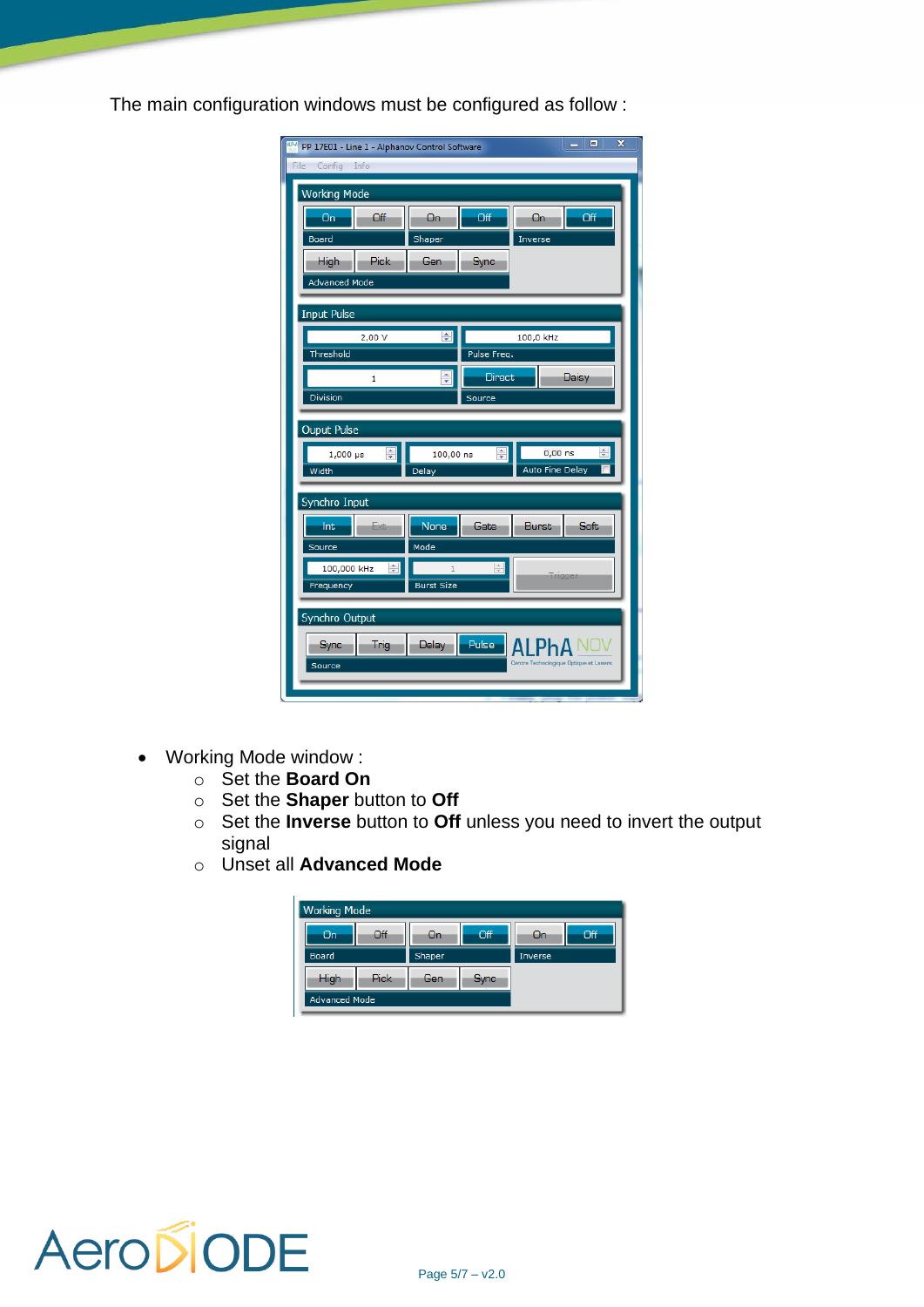- Input pulse window :
	- o Configure the **Threshold** voltage so that the input **pulse frequency** is detected and equal to your pulse generator system
	- o Set the **Division** factor to **1**
	- o Set the input pulse **Source** to **Direct**



- Output Pulse window :
	- o Choose the output **delay** value
	- o Choose the output **pulse width**
	- o **Auto Fine Delay** may be let in auto mode
- Synchro input windows :
	- $\circ$  Source : not used in this mode
	- o Mode : None
	- o Frequency : not used in this mode
	- o Burst size : not used in this mode







• Synchro ouput window (default settings) : o Source : Pulse

Don't forget to save the settings by clicking on the "Save" button in the bar menu.